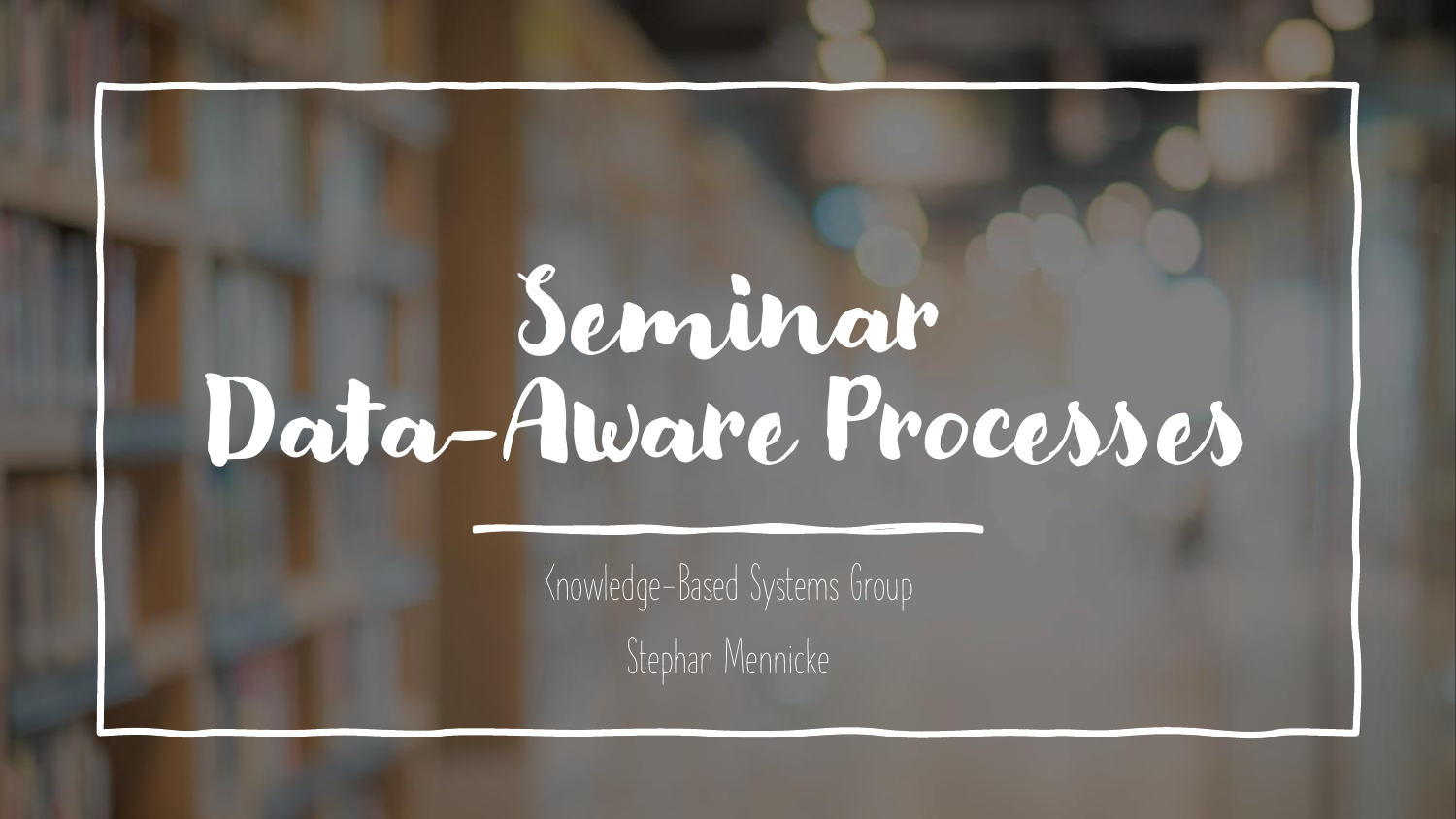Wednesday

#### **Encryption enabled**

Messages in this room are end-to-end encrypted. When people join, you can verify them in their profile, just tap on their avatar.



#### Seminar Data-Aware Proc ses<br>Nou created this room. This is the street in the street of this is the street in the street of this is the street in the people know w Si Invite to this room

| Stephan Mennicke created and configured the room.                                                       | $\frac{1}{2} \left( \frac{1}{2} \right) \left( \frac{1}{2} \right) \left( \frac{1}{2} \right) \left( \frac{1}{2} \right) \left( \frac{1}{2} \right) \left( \frac{1}{2} \right) \left( \frac{1}{2} \right) \left( \frac{1}{2} \right) \left( \frac{1}{2} \right) \left( \frac{1}{2} \right) \left( \frac{1}{2} \right) \left( \frac{1}{2} \right) \left( \frac{1}{2} \right) \left( \frac{1}{2} \right) \left( \frac{1}{2} \right) \left( \frac{1}{2} \right) \left( \frac$<br>Thursday |
|---------------------------------------------------------------------------------------------------------|----------------------------------------------------------------------------------------------------------------------------------------------------------------------------------------------------------------------------------------------------------------------------------------------------------------------------------------------------------------------------------------------------------------------------------------------------------------------------------------|
| A Masoud Taghikhah joined the room.                                                                     |                                                                                                                                                                                                                                                                                                                                                                                                                                                                                        |
| Stephan Mennicke<br>So the room works, at least for one of you. Welcome!<br>2 zisu300c joined the room. |                                                                                                                                                                                                                                                                                                                                                                                                                                                                                        |
| the room.                                                                                               | Friday                                                                                                                                                                                                                                                                                                                                                                                                                                                                                 |
| a room.                                                                                                 | Yesterday<br>Today                                                                                                                                                                                                                                                                                                                                                                                                                                                                     |
|                                                                                                         |                                                                                                                                                                                                                                                                                                                                                                                                                                                                                        |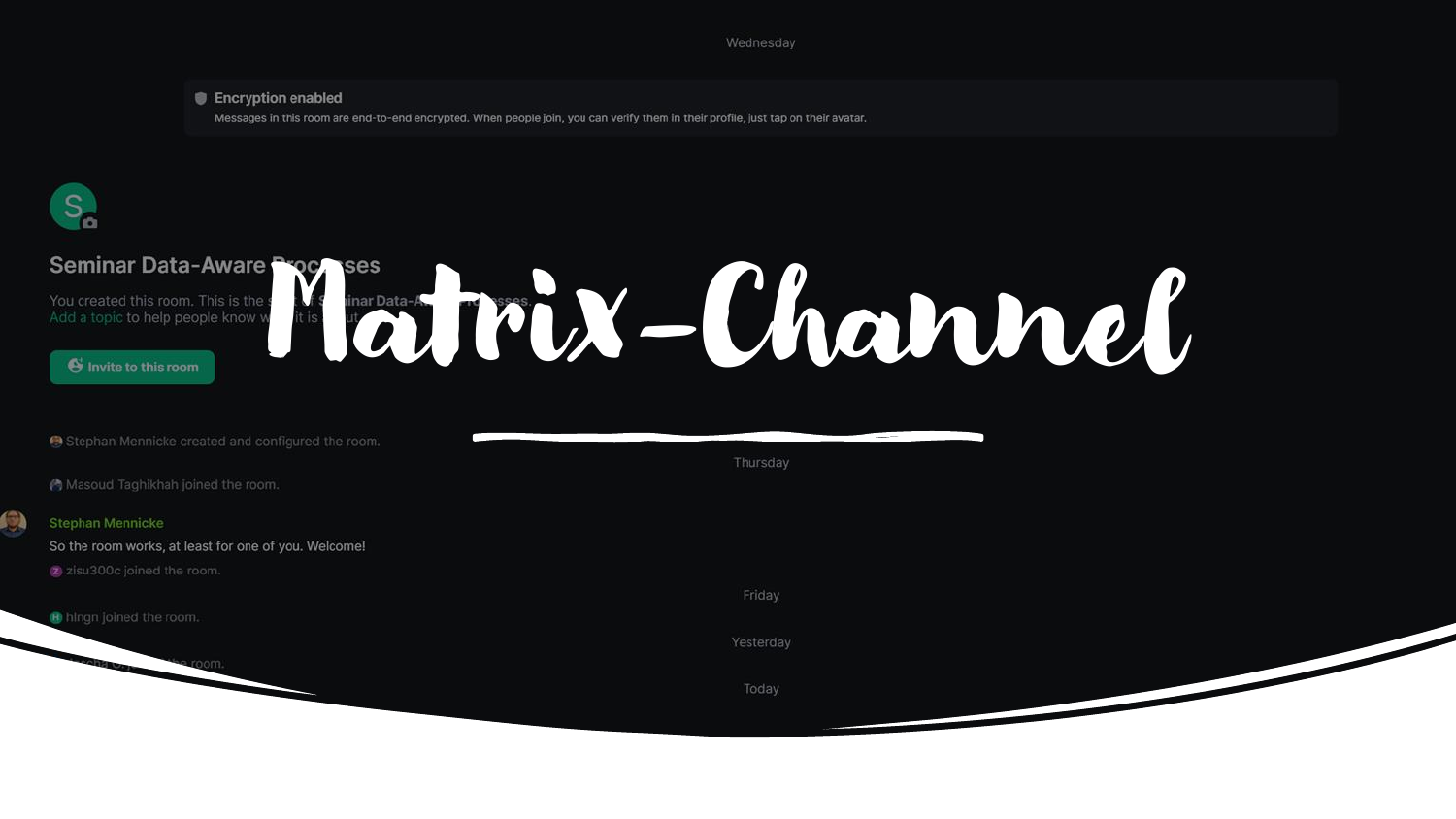Topic Selection

- A candidate seminar outline is provided after this slide
- References are mainly taken from the survey paper "Foundations of data-aware process analysis"
- Additional references are provided

- You can pick one of the provided topics (one bullet of one slide) or pick another reference
- Propose a short-list (2) of topics in the matrix chat
- The assignment of topics will be done via the matrix chat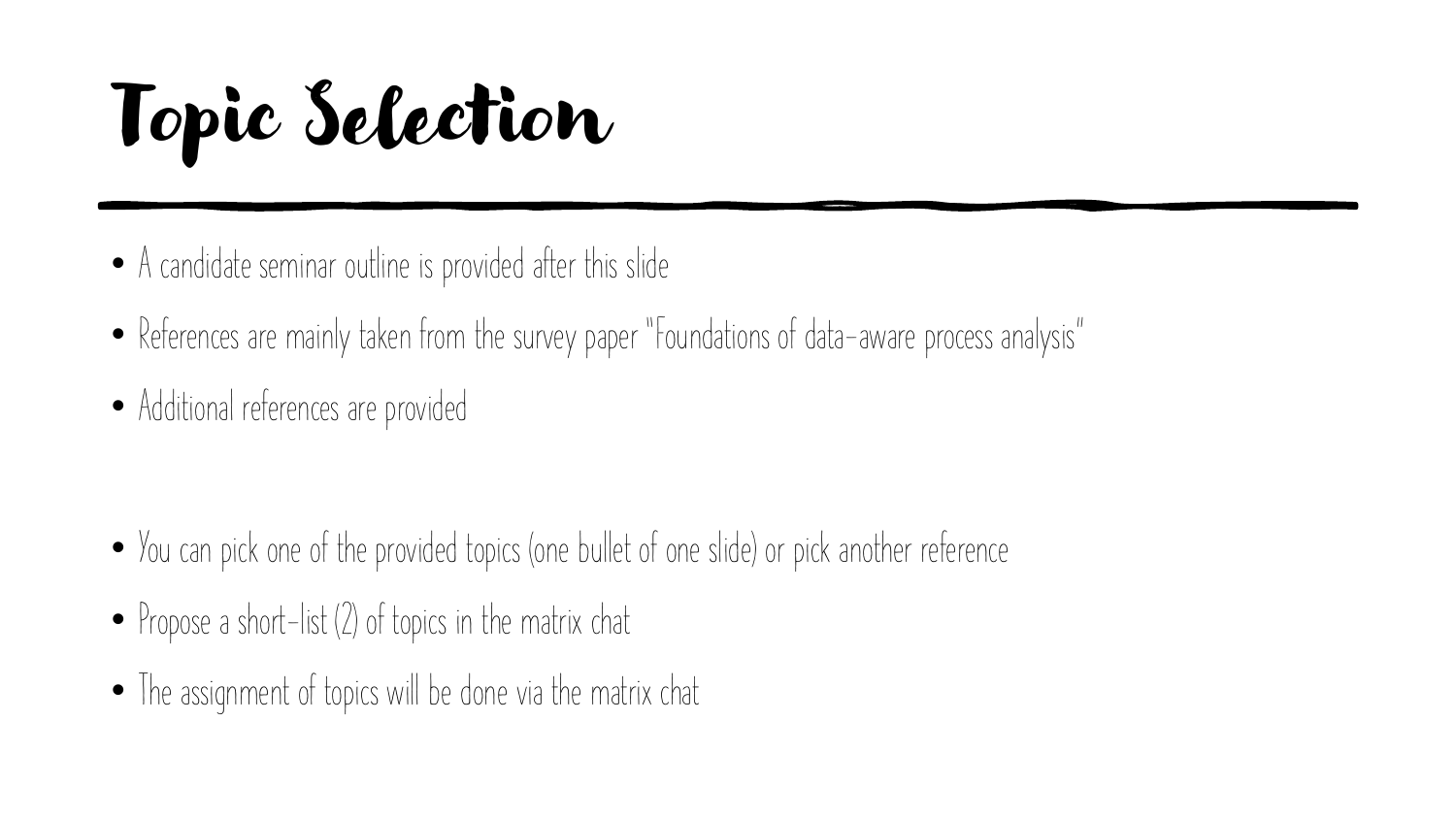# Potential Seminar Structure

Diego Calvanese, Giuseppe De Giacomo, and Marco Montali. 2013. Foundations of data-aware process analysis: a database theory perspective. In Proceedings of the 32nd ACM SIGMOD-SIGACT-SIGAI symposium on Principles of database systems (PODS '13).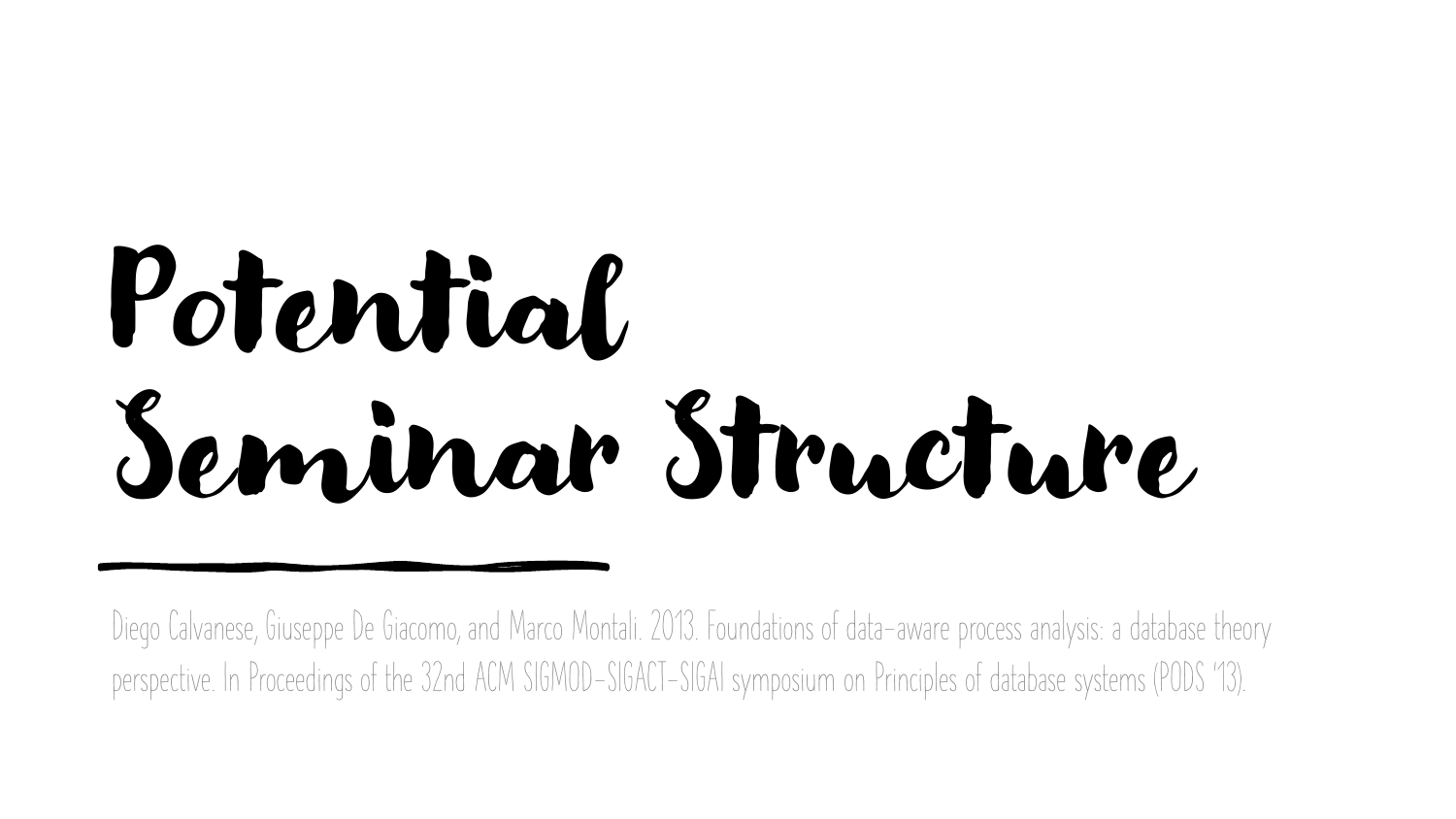### Relational Transducers

- Introduction, modeling, first analysis problems [19, 20]
- Analysis problems: details and complexity [19, 20]
- **Verification of Relational Transducers [20, 114]**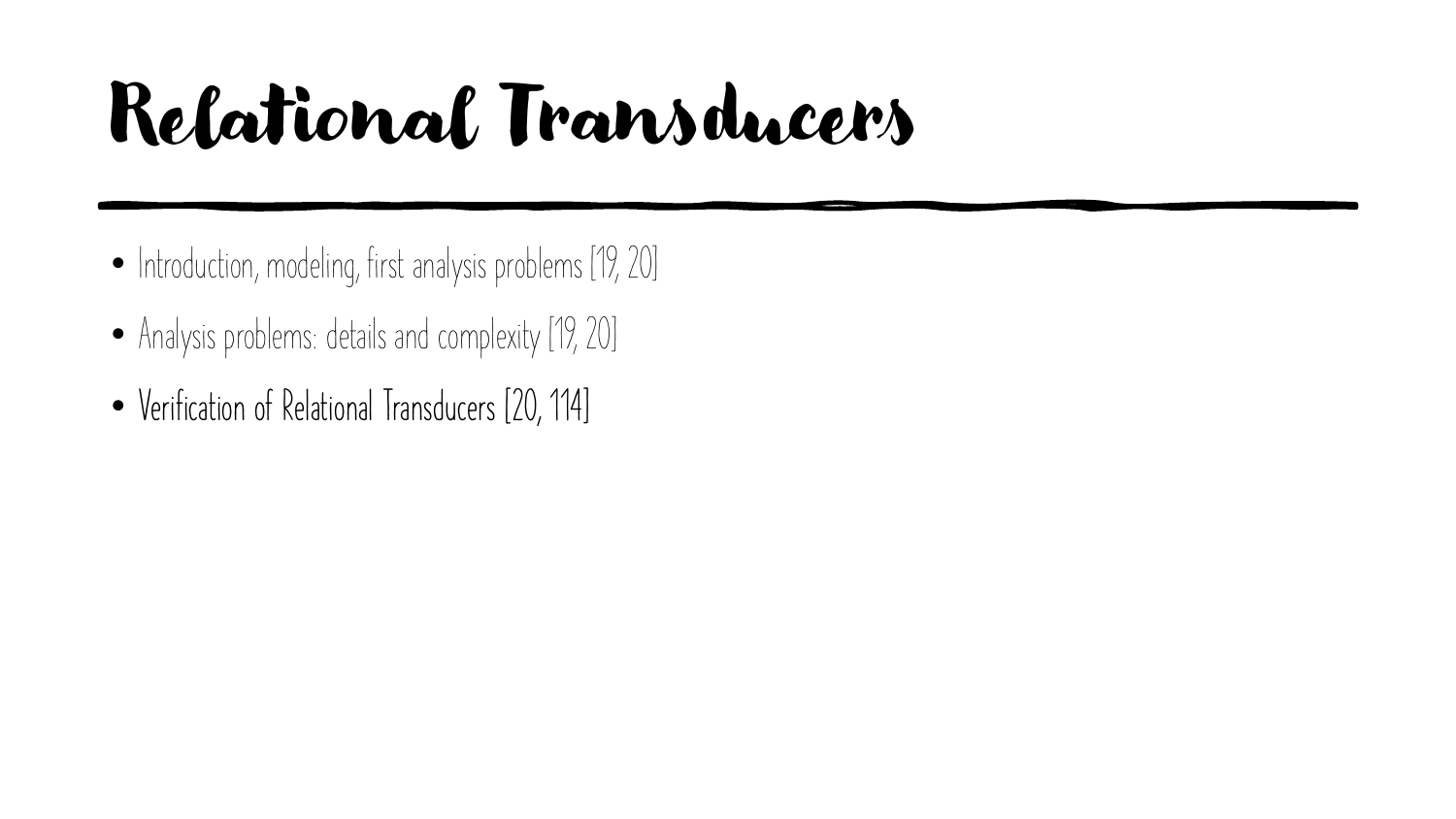# Artifact-Centric Systems

- Modeling [101]
- Verification [38]
- **SMT-based Verification of Data-Aware Processes**
	- D. Calvanese, S. Ghilardi, A. Gianola, M. Montali, and A. Rivkin, "SMT-based verification of data-aware processes: a model-theoretic approach," *Math. Struct. Comp. Sci.*, vol. 30, no. 3, pp. 271-313, Mar. 2020, doi: <u>10.1017/S0960129520000067</u>.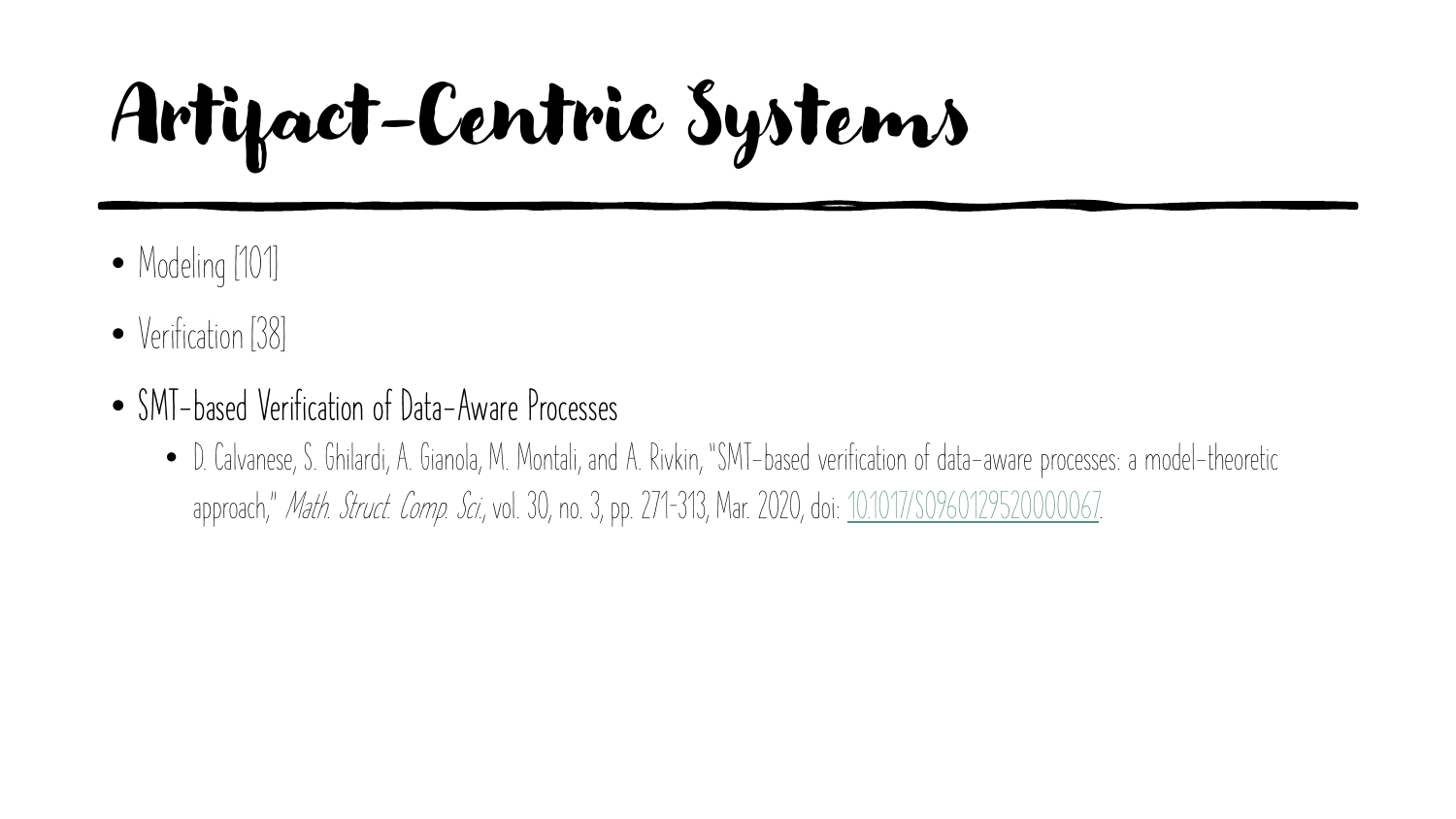# Data-Centric Dynamic Systems

- Introduction, Modeling, First Analysis Problems [24]
- Verification [24, 26]
- **Soundness**
	- M. Montali and D. Calvanese, "Soundness of data-aware, case-centric processes," Int J Softw Tools Technol Transfer, vol. 18, no. 5, pp. 535–558, Oct. 2016, doi: [10.1007/s10009-016-0417-2.](https://doi.org/10.1007/s10009-016-0417-2)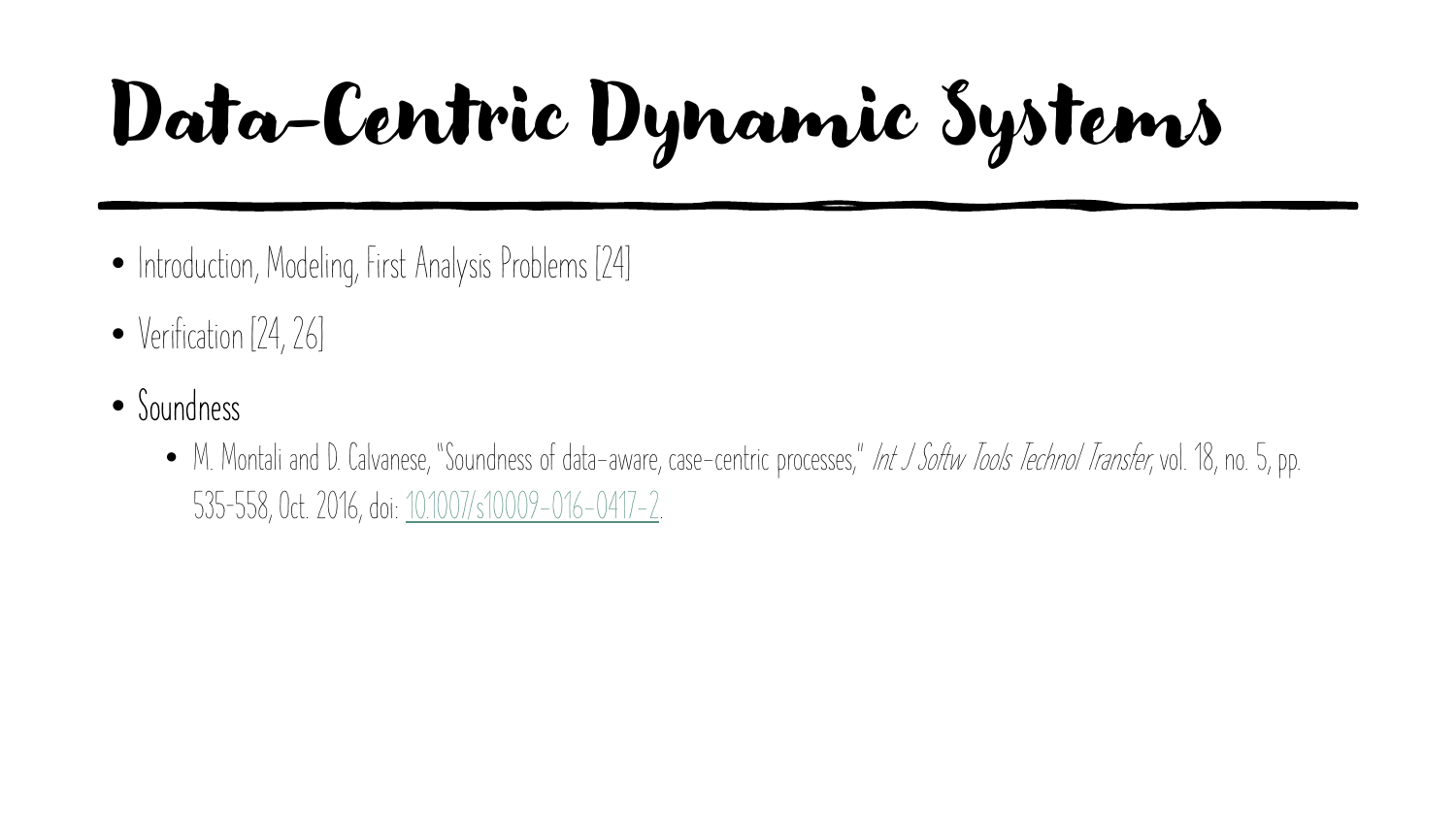#### DB-nets

- DB-nets: On the Marriage of Colored Petri Nets and Relational Databases
	- M. Montali and A. Rivkin, "DB-Nets: On the Marriage of Colored Petri Nets and Relational Databases," in *Transactions on Petri Nets and* Other Models of Concurrency XII, M. Koutny, J. Kleijn, and W. Penczek, Eds. Berlin, Heidelberg: Springer, 2017, pp. 91-118.
	- M. Montali and A. Rivkin, "From DB-nets to Coloured Petri Nets with Priorities (Extended Version)," arXiv: 1904.00058 [cs] Mar. 2019, Accessed: Jul. 23, 2020. [Online]. Available: [http://arxiv.org/abs/1904.00058.](http://arxiv.org/abs/1904.00058)